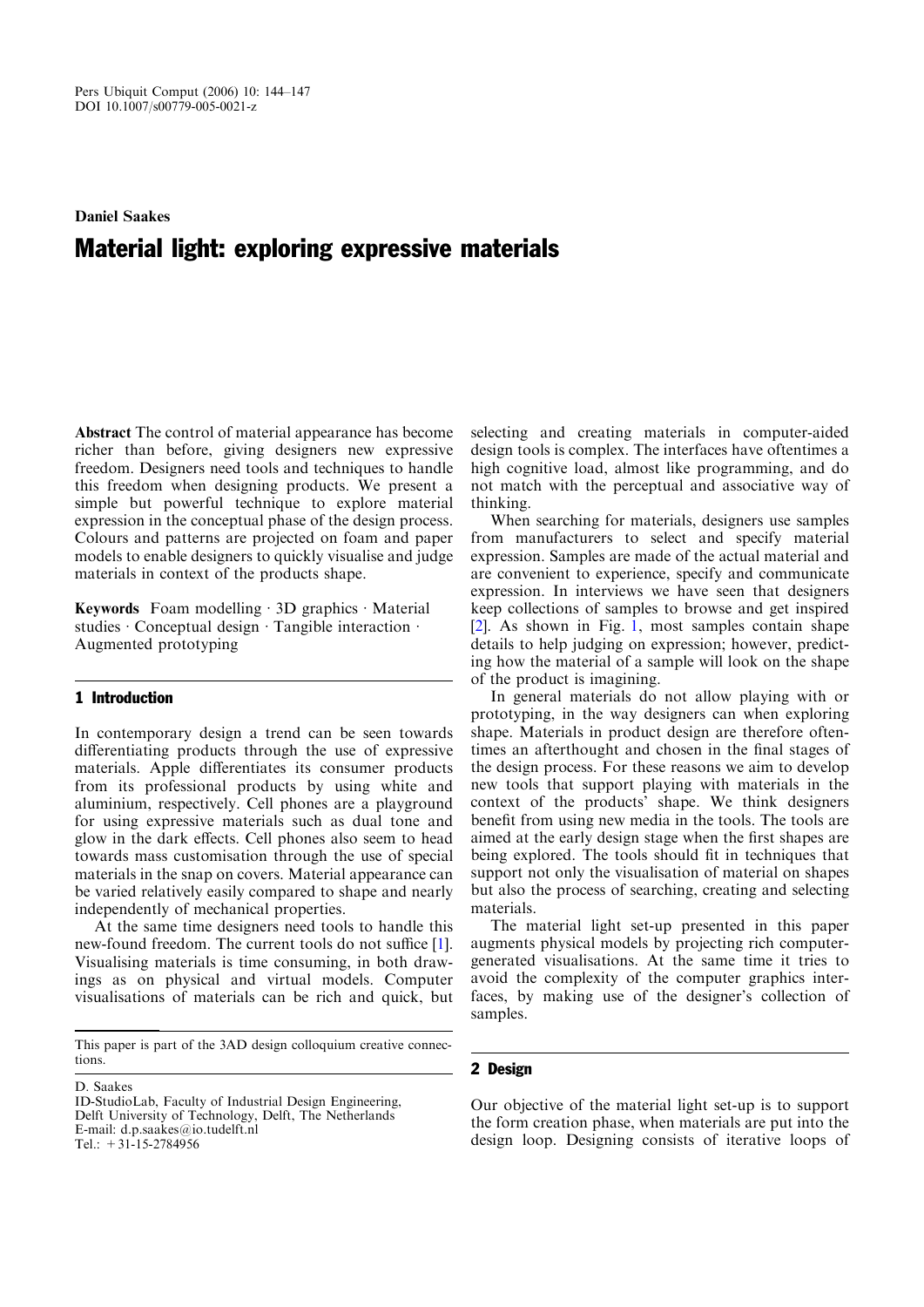

Fig. 1 Designers keep collections of material samples to browse for inspiration

creating and interpreting (Fig. 2). The aim is to maintain thinking in this loop and try to avoid lags, such as rendering materials or waiting for paints to dry.

## 2.1 Scenario: the technique

A group of designers take their foam models and samples to the material light set-up. On the table (see Fig. 3) they select materials from the sample collection and put that on the reader. The projector illuminates the foam models on the table with the patterns and colours of the samples. By manipulating the foam model on the table, designers experience the effect of the material ''flowing'' on the object. They change models and samples and explore various combinations. Some samples contain user interface elements and product labels that appear on top of patterns.

The result, illuminated models, is photographed to document shape and colour combinations.

### 2.2 Implementation: the system

The material light system has two components: visualising materials on foam models and selecting materials to visualise. The system is built on the TRI set-up [3] as



shown in Fig. 3. TRI has a table with an overhead projector that projects the computer-generated images. The table itself is transparent, so only the objects on the table are illuminated, not the table itself. White and matte objects such as foam and paper models are suitable for illuminating with light (Fig. 4).

Materials are selected by putting a sample on one of the two readers. Each sample has an rfid tag glued on the back and the system recognizes the material by the id of the tag. The material of a sample, the colour and pattern, is scanned in advance and prepared for projection. Once a sample is placed on a reader the corresponding image is projected.

## 2.3 Related work

Projecting images and video onto physical objects is attractive and has been used by artists for a long time; Peter Greenaway uses projections as an integral part of his visual style and storytelling, as in the movie ''Prospero's books''.

Various systems exist that project computer-generated images on 3D physical objects. Most systems require a pre-scanned 3D object to match the virtual with the physical model in order to accurately project materials, except for the illuminated clay project by Piper et al. [4]. He solves the need for a pre-scanned model by using a laser scanner that interactively scans the clay. Landscape designers can deform the clay, and the virtual projection conforms to these changes.

Using physical objects for displaying computer graphics has been explored extensively in the shader lamps project [5]. Raskar uses multiple projectors to project 3D computer-generated images on physical objects, with the aim to extend the fidelity of the visualisation. By 3D tracking, the position and orientation of the augmented physical objects can be moved freely. By



Fig. 2 The iterative design loop Fig. 3 Designers using material light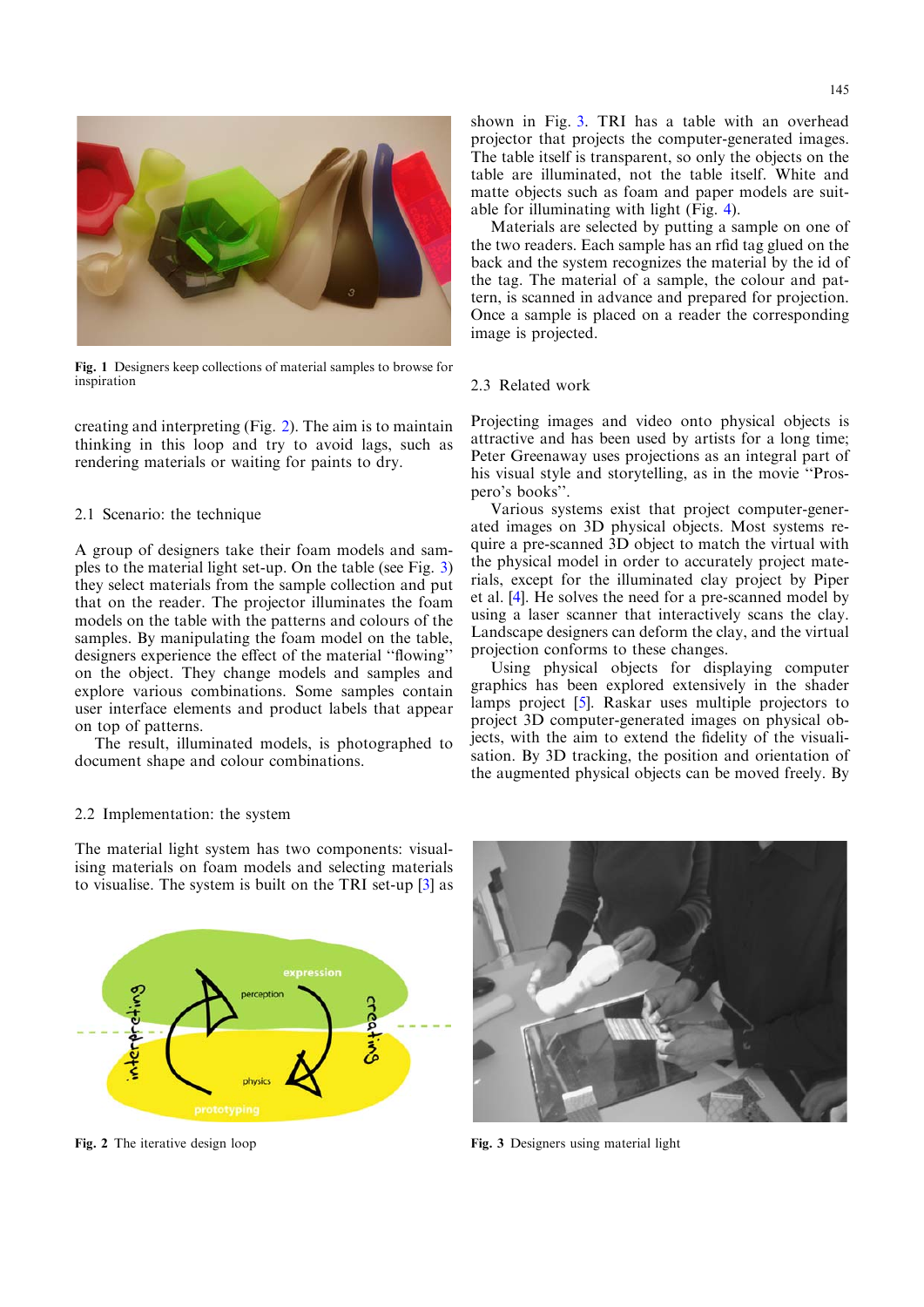

Fig. 4 Material light on the TRI set-up

also tracking the viewer, viewer-dependent properties of materials such as reflectivity can be visualised as well.

The use of illuminating mock-ups in a design context has been shown by various authors. Verlinden [6] augments a rapid prototyped scaled-down model of a car with materials and shape details such as lamps and hub caps in order to evaluate the model. With the texture brush of the Atelier Project [7], architects can paint texture and colour on a scaled model of a design as part of the material study.

#### 2.4 Visualising materials

The material light tool projects materials as flat 2D images on the table without any tracking or knowledge of the 3D object; this is in contrast with the systems discussed above. This gives freedom to the exploration: models can be switched, combined and changed freely. The shape of the object is part of the search in the early design phase. When the object is examined on the table, rotated and moved, the patterns of the projected materials deform. The deformed patterns give a ''shrink wrap packaging'' look and feel, which adds to the fun of trying out materials. The roughness and ambiguity are virtues in the conceptual phase.

Furthermore by not using 3D graphics we avoid the extensive technology to calibrate the physical with the virtual in both space and time. Without knowing the location and geometry of the model we can add enough richness and added value (Fig. 5).

#### 2.5 Searching and selecting materials

Browsing through a collection of samples is a nice and rich way of selecting and reviewing materials compared to the slider and library-based interfaces of most CAD programs. Using the samples is a direct, tangible manipulation similar to using physical icons such as graspable bricks [8]. But the main advantage is that the actual sample directly conveys more material properties such as roughness and thermal conductivity than the visualisation alone.

In addition to the tags that ''flood-fill'' the objects we also added tags with brand labels and user interface elements, such as keypads and displays. These elements are layered on top of the projection.

#### 2.6 Scanning new materials

A tempting idea that came up while testing the system was scanning in new materials during the search. Participants wanted to scan the fabrics of their clothes and images from magazines.

Given the added value of layering labels and user interface elements, we chose to project images instead of scanning pattern patches to flood-fill the projection.

A digital camera was added to the system to capture high-resolution images of the contents on the table. Projecting multiple materials and experiencing combinations of materials do enhance the tool just like the layering.



Fig. 5 Illuminating foam using the deformation of patterns as a virtue